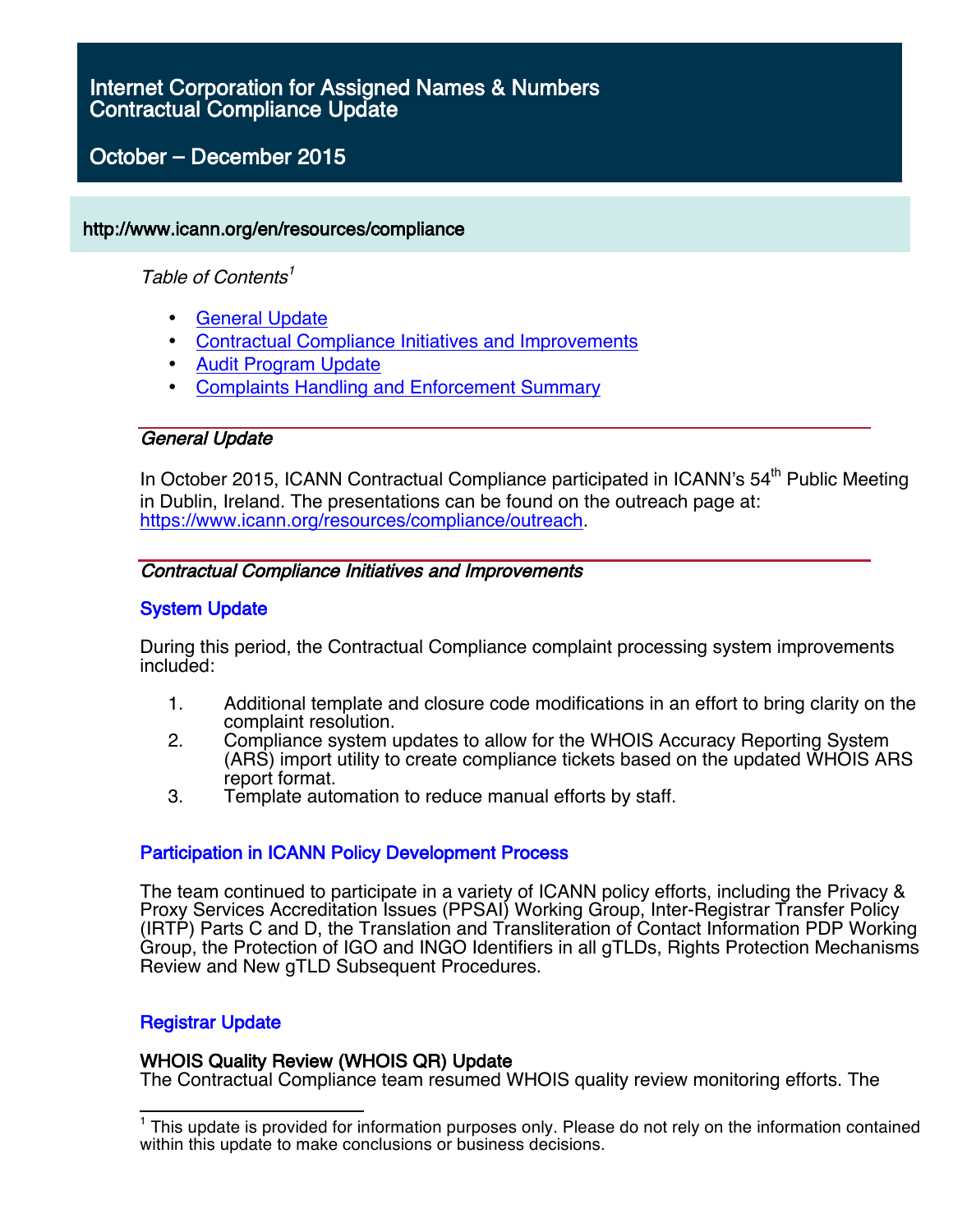team reviewed WHOIS inaccuracy complaints to ensure continued compliance with contractual obligations, which resulted in one notice of breach.

#### WHOIS Accuracy Reporting System (ARS) Update

The Contractual Compliance team supported Phases One and Two of the WHOIS ARS efforts during this period. As previously reported, Phase One tested syntactical conformity for WHOIS data. The team reviewed the results from Phase One, and where appropriate, forwarded to registrars to resolve the WHOIS inaccuracy and/or the WHOIS format issues.

Phase Two tested operability. The team helped review the results and draft the report for Phase Two, which can be found at this link: https://www.icann.org/news/announcement-2015- 12-23-en. Complaints from the Phase Two results are anticipated in early 2016. WHOIS ARS metrics for Phases One and Two will be reported in the monthly dashboard found at this link: https://features.icann.org/compliance.

## Registry Update

#### Service Level Agreement (SLA) Communication Process

Contractual Compliance continued to collaborate with other ICANN departments and registry operators to develop a process for communicating SLA monitoring alerts to registry operators. A series of alerts will be automatically generated by ICANN's Technical Services monitoring platform for SLA violations. It will also serve as the basis for automated technical alerts and semi-automated compliance notices sent to registry operators, based on the various registry contacts provided in the Global Domains Division (GDD) Portal. Implementation of the alerts and notifications will occur at a future date in 2016, to be determined.

#### New Registry Agreement Compliance Monitoring Efforts

As the calendar year 2015 drew to a close, Contractual Compliance prepared to again monitor registry operator's compliance with 1) the required annual certifications that are due 20 January 2016 and 2) the policy and contractual implementations that are effective 31 January 2016 related to the Additional WHOIS Information Policy (see https://www.icann.org/resources/pages/policy-awip-2014-07-02-en) and the Clarifications to

the Registry Agreement and the 2013 Registrar Accreditation Agreement (RAA) regarding applicable Registration Data Directory Service (WHOIS) Specifications (see https://www.icann.org/resources/pages/registry-agreement-raa-rdds-2015-04-27-en).

## Audit Program Update

#### Registrar Accreditation Agreement (RAA) Audit Program Update

The 2013 RAA audit round (launched on 14 September 2015) is now in the audit phase. As of 30 December 2015, the audit team has reviewed over 5,700 documents in ten languages received from 22 countries. The review is still underway. The initial audit reports will be issued to the contracted parties early February 2016.

#### APAC Region - Audit Outreach

Contractual Compliance conducted audit webinars on 30 November 2015. The webinars were targeted at APAC registries and registrars. Approximately 80 participants from the Asia Pacific region attended the webinars, with attendees from countries such as Australia, China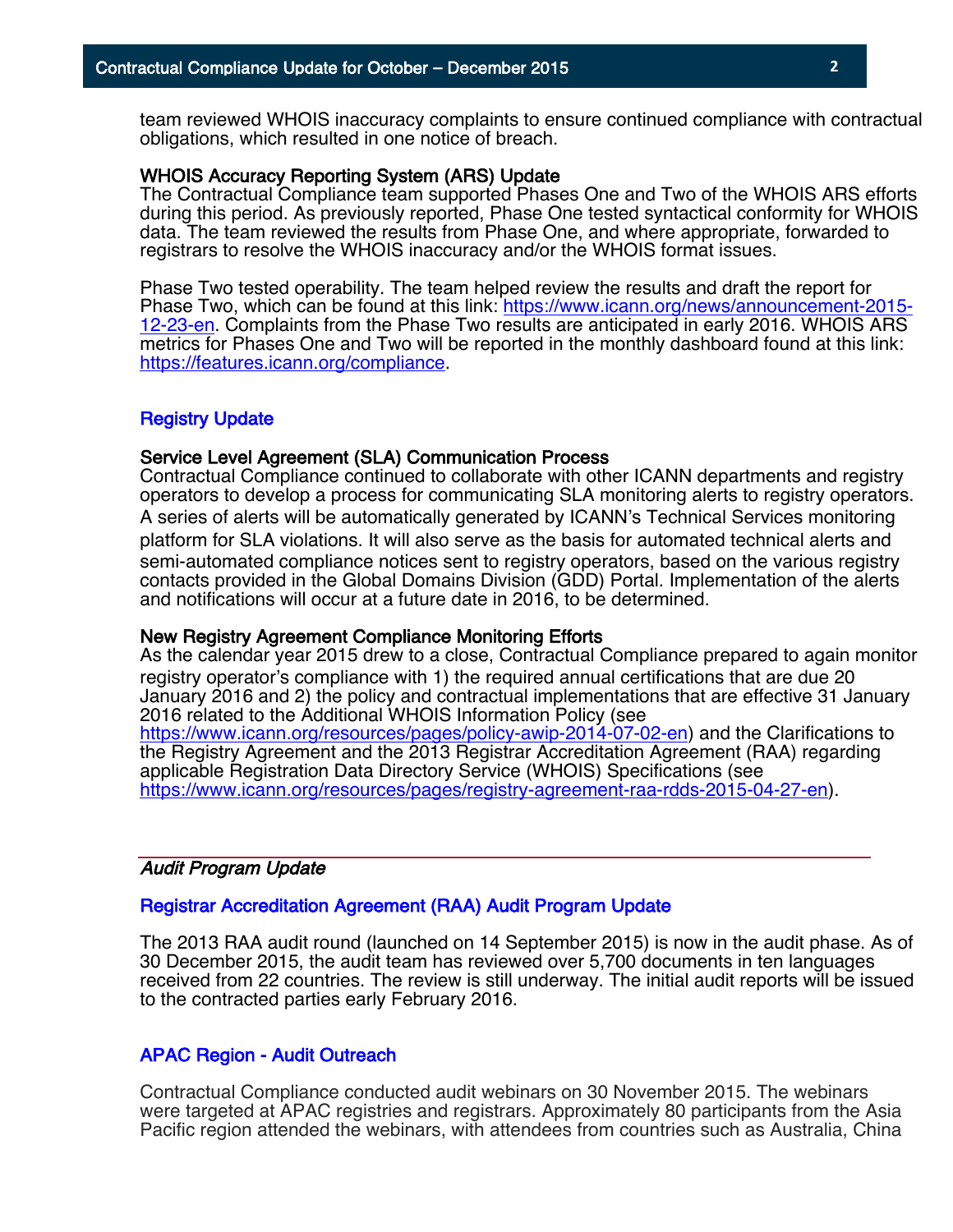and Vietnam. It was an opportunity for the contracted parties to learn more about the compliance audit program, address common audit questions and learn about the structure of the audit report. On 1 and 2 December 2015, APAC contracted parties also took the opportunity to have one-on-one meetings with the audit team to ask more detailed questions regarding the audit program and processes.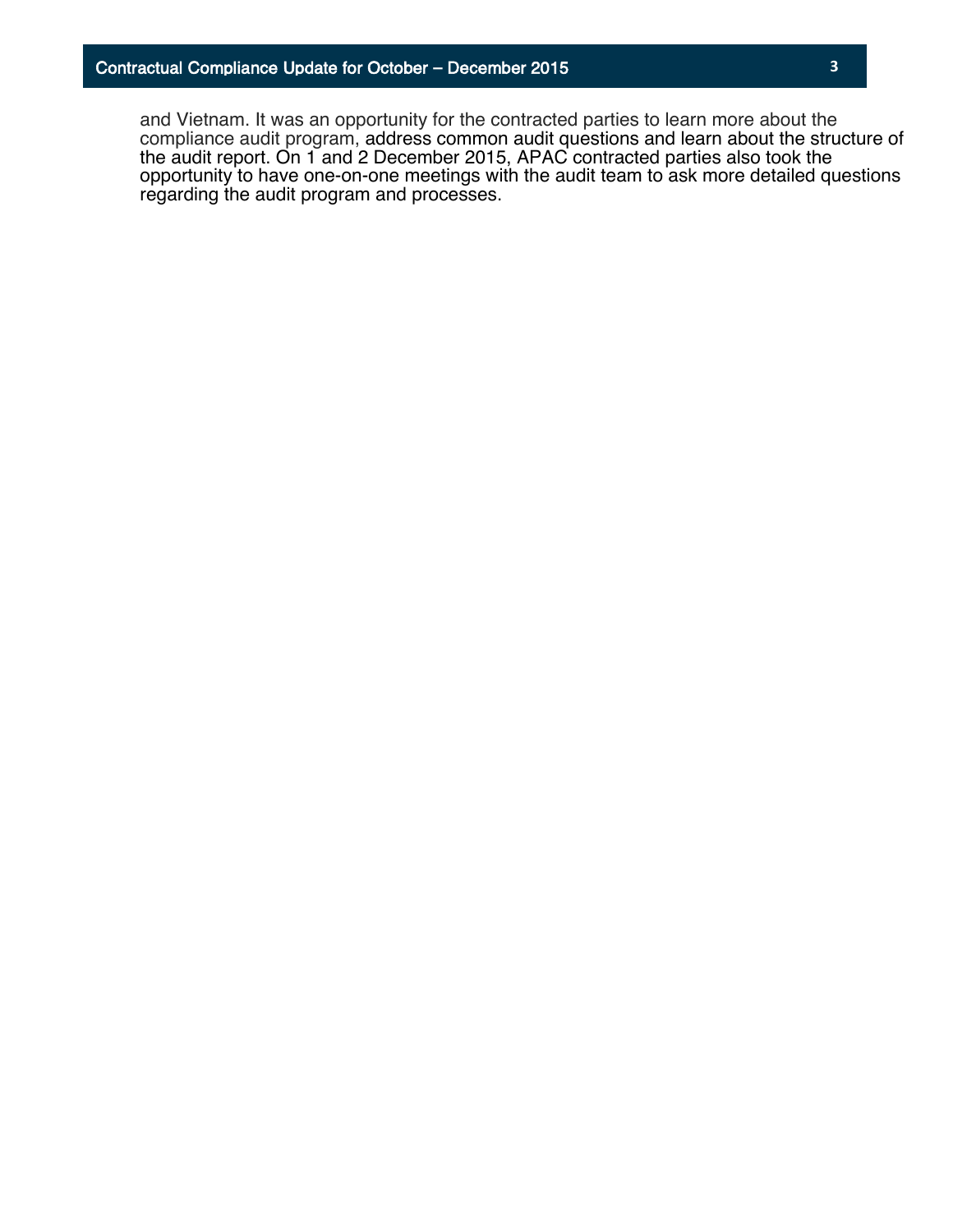# Complaints Handling and Enforcement Summary

The table below shows the complaint volume as complaints advance through the overall contractual compliance Informal & Formal processes.



- **Volume Current Quarter** = tickets submitted in current quarter
- Volume Closed before 1st Inquiry / Notice Sent = number tickets closed before 1st Inquiry / Notice was sent in current quarter
- **Volume 1st Inquiry / Notice Sent** = number tickets where 1st Inquiry / Notice was sent in current quarter
- **Volume 2nd Inquiry / Notice Sent** = number tickets where 2nd Inquiry / Notice was sent in current quarter
- **Volume 3rd Inquiry / Notice Sent** = number tickets where 3rd Inquiry / Notice was sent in current quarter
- **Volume Enforcement** = number enforcements notices sent in current quarter
- **Volume Closed** = number tickets closed in current quarter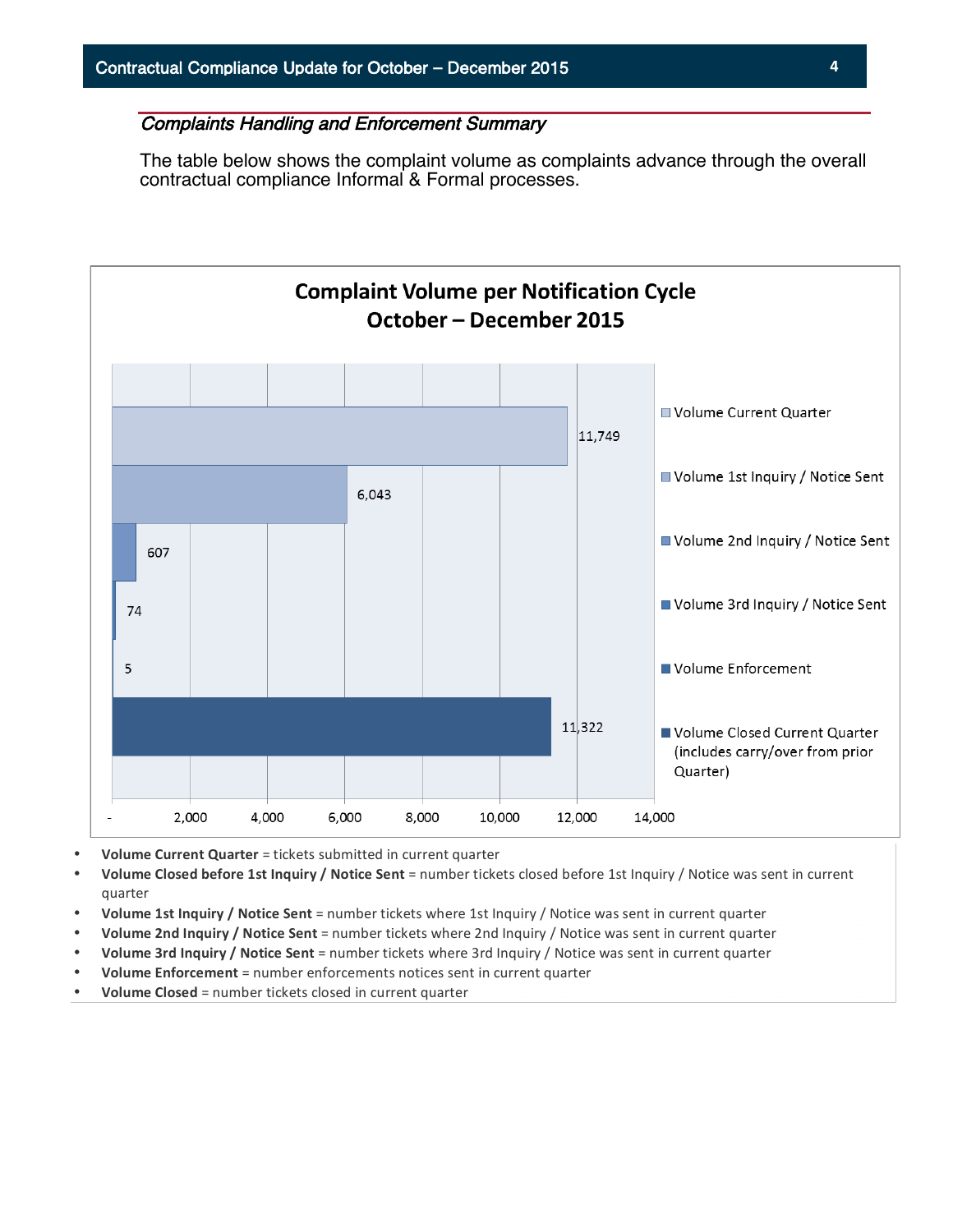**Complaint Distribution** 

# Registrar - Volume Current Quarter

**Oct - Dec 2015** 

#### **WHOIS INACCURACY** 74.2% **TRANSFER** 15.4% **WHOIS FORMAT** 2.6% **DOMAIN** RENEWAL  $1.7%$ **ABUSE** 1.1% **DOMAIN** Misc<sup>\*</sup> **DATA ESCROW** Lwhois UNAVAILABLE DELETION 2.5% 0.7% 0.9% 0.9%

| Complaints                                                     |              |                                       |  |  |  |  |
|----------------------------------------------------------------|--------------|---------------------------------------|--|--|--|--|
| <b>Type</b>                                                    | Quantity     | Closed before 1st<br>Inquiry / Notice |  |  |  |  |
| ABUSE                                                          | 120          | 84                                    |  |  |  |  |
| <b>CUSTOMER SERVICE</b>                                        | 45           | 33                                    |  |  |  |  |
| DATA ESCROW                                                    | 82           | $\mathbf 0$                           |  |  |  |  |
| DNSSEC, IDN, IPV6                                              | 10           | 8                                     |  |  |  |  |
| <b>DOMAIN DELETION</b>                                         | 102          | 99                                    |  |  |  |  |
| DOMAIN RENEWAL                                                 | 187          | 107                                   |  |  |  |  |
| <b>FAILURE TO NOTIFY</b>                                       | 6            | 5                                     |  |  |  |  |
| PRIVACY/PROXY                                                  | 5            | $\overline{3}$                        |  |  |  |  |
| REGISTRAR CONTACT                                              | 41           | 20                                    |  |  |  |  |
| REGISTRAR INFO SPEC                                            | 47           | 19                                    |  |  |  |  |
| <b>REGISTRAR OTHER</b>                                         | 9            | 5                                     |  |  |  |  |
| RESELLER AGREEMENT                                             | 1            | $\Omega$                              |  |  |  |  |
| TRANSFER                                                       | 1719         | 1011                                  |  |  |  |  |
| UDRP                                                           | 43           | 15                                    |  |  |  |  |
| <b>WHOIS FORMAT</b>                                            | 293          | 168                                   |  |  |  |  |
| <b>WHOIS INACCURACY</b>                                        | 8313         | 2923                                  |  |  |  |  |
| WHOIS QUALITY REVIEW                                           | $\mathbf{1}$ | $\Omega$                              |  |  |  |  |
| <b>WHOIS SLA</b>                                               | 70           | 64                                    |  |  |  |  |
| <b>WHOIS UNAVAILABLE</b>                                       | 102          | 53                                    |  |  |  |  |
| <b>Total Complaints Processed</b>                              | 11,196       |                                       |  |  |  |  |
| <b>Total Complaints Closed</b>                                 | 10,794       |                                       |  |  |  |  |
| Total Closed before 1 <sup>st</sup> Inquiry /<br><b>Notice</b> | 4,617        |                                       |  |  |  |  |

**Complaints** 

Quantity

Complaint

Disclaimer: Due to rounding, percentages may not always appear to add up to 100%.

# **Registry - Volume Current Quarter**

# **Oct - Dec 2015**

Closed before 1st

**Inquiry / Notice** 

20  $\mathsf{o}$  $\circ$  $\overline{2}$ 

 $\overline{a}$ 

 $\circ$ 

 $\overline{4}$ 145

 $\overline{9}$ 

 $\boldsymbol{8}$  $\overline{4}$ 17  $\mathbf 0$  $\mathbf 1$ 

34

553

528

248

# **Complaint Distribution**



|            | <b>ABUSE CONTACT DATA</b>                        | 18             |
|------------|--------------------------------------------------|----------------|
|            | <b>BRDA</b>                                      | 10             |
|            | <b>BULK ZFA</b>                                  | 6              |
|            | <b>CLAIMS SERVICES</b>                           | $\overline{2}$ |
|            | <b>CODE OF CONDUCT</b>                           | $\mathbf{1}$   |
| Ē          | <b>MONTHLY REPORT</b>                            | 44             |
|            | <b>PIC</b>                                       | 5              |
|            | <b>REGISTRY DATA ESCROW</b>                      | 228            |
|            | <b>REGISTRY OTHER</b>                            | 17             |
|            | RESERVED NAMES/CONTROLLED<br><b>INTERRUPTION</b> | 12             |
|            | RR-DRP                                           | $\overline{4}$ |
|            | <b>SLA</b>                                       | 76             |
| <b>SLA</b> | <b>SUNRISE</b>                                   | $\overline{2}$ |
| 13.7%      | <b>URS</b>                                       | $\overline{2}$ |
|            | <b>ZONE FILE ACCESS</b>                          | 126            |

**Total Complaints Processed** 

**Type** 

**Total Complaints Closed** Total Closed before 1st Inquiry / Notice

Disclaimer: Due to rounding, percentages may not always appear to add up to 100%.

## **5**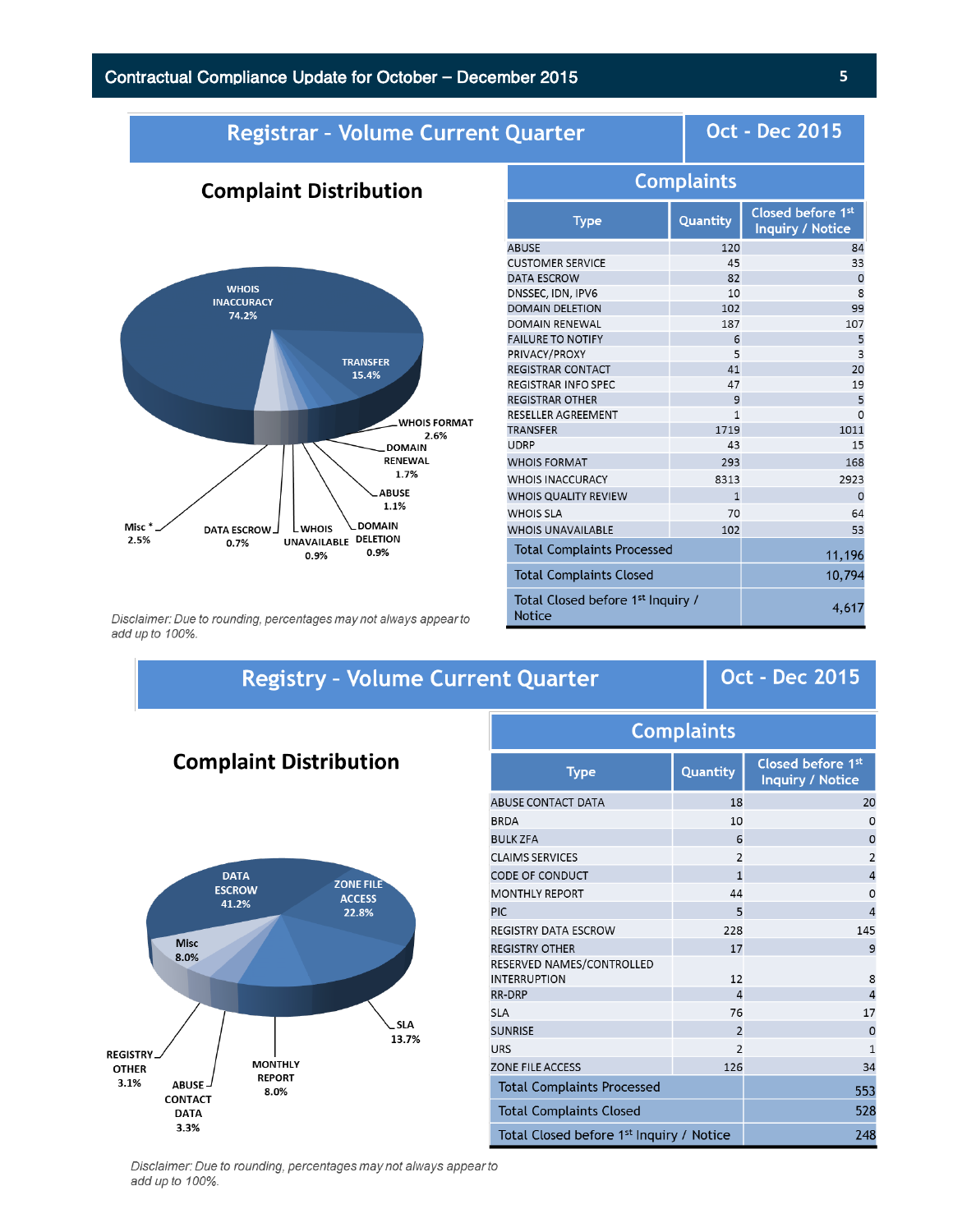| <b>ENFORCEMENT ACTIVITY for December</b> |                   |                                                                         |                    |                                                                                                                                                                                                                                                   |                                                                                                                  |  |
|------------------------------------------|-------------------|-------------------------------------------------------------------------|--------------------|---------------------------------------------------------------------------------------------------------------------------------------------------------------------------------------------------------------------------------------------------|------------------------------------------------------------------------------------------------------------------|--|
| <b>SENT DATE</b>                         | <b>DUE DATE</b>   | <b>REGISTRAR</b>                                                        | <b>NOTICE TYPE</b> | <b>STATUS</b>                                                                                                                                                                                                                                     | <b>FAILURE NOTICE BASIS</b>                                                                                      |  |
| <b>NONE</b>                              | <b>NONE</b>       | <b>NONE</b>                                                             | <b>NONE</b>        | <b>NONE</b>                                                                                                                                                                                                                                       | <b>NONE</b>                                                                                                      |  |
|                                          |                   |                                                                         |                    | <b>ENFORCEMENT ACTIVITIES from PRIOR MONTHS</b>                                                                                                                                                                                                   |                                                                                                                  |  |
| <b>SENT DATE</b>                         | <b>DUE DATE</b>   | <b>REGISTRAR</b>                                                        | <b>NOTICE TYPE</b> | <b>STATUS</b>                                                                                                                                                                                                                                     | <b>FAILURE NOTICE BASIS</b>                                                                                      |  |
|                                          | 15-Oct-15         | Gesloten Domain N.V.                                                    | Breach             | Data and Documents Under Review<br>by ICANN; Cure Period Extended<br>Until 16 November 2015; Cure<br>Period Extended Until 3 December<br>2015; Cure Period Extended Until 17<br>December 2015                                                     | Provide Whois Services (RAA 3.3.1)<br>Publish on website name and<br>position of officers (RAA 3.17/RIS<br>17)   |  |
| 24-Sep-15                                |                   |                                                                         |                    |                                                                                                                                                                                                                                                   | Publish on website email address<br>for abuse reports (RAA 3.18.1)                                               |  |
|                                          |                   |                                                                         |                    |                                                                                                                                                                                                                                                   | Publish on website description of<br>procedures for the receipt and<br>tracking of abuse reports (RAA<br>3.18.3  |  |
|                                          | 20-Nov-15         | <b>Hosteur SARL</b>                                                     | Breach             | Data and Documents Under Review<br>by ICANN; Cure Period Extended<br>Until 2 December 2015; Data and<br>Documents Under Review by<br>ICANN; Cure Period Extended Until<br>16 December 2015<br><b>Cure Period Extended Until 7</b><br>January 2016 | Maintain and provide<br>communication records (RAA<br>3.4.2/3)                                                   |  |
|                                          |                   |                                                                         |                    |                                                                                                                                                                                                                                                   | Validate and verify Whois contact<br>information (RAA/WAPS 1, 2, 4)                                              |  |
| 30-Oct-15                                |                   |                                                                         |                    |                                                                                                                                                                                                                                                   | Provide domain name data in the<br>specified response format (RAA-<br><b>RDDS 1.4)</b>                           |  |
|                                          |                   |                                                                         |                    |                                                                                                                                                                                                                                                   | Display correct ICANN Logo on<br>website (RAA Logo License<br>Appendix)                                          |  |
|                                          |                   |                                                                         |                    |                                                                                                                                                                                                                                                   | Pay accreditation fees (RAA 3.9)                                                                                 |  |
|                                          |                   | 35 Technology Co., Ltd.                                                 | Breach             | Data and Documents Under Review<br>by ICANN; Cure Period Extended<br>Until 30 December 2015                                                                                                                                                       | Maintain and provide<br>communication records (RAA<br>3.4.2/3)                                                   |  |
|                                          | 30-Nov-15<br>RIS) |                                                                         |                    |                                                                                                                                                                                                                                                   | Validate and verify Whois contact<br>information (RAA/WAPS 1, 2, 4)                                              |  |
| 9-Nov-15                                 |                   |                                                                         |                    |                                                                                                                                                                                                                                                   | Publish on website name and<br>position of officers (RAA 3.17 and                                                |  |
|                                          |                   |                                                                         |                    |                                                                                                                                                                                                                                                   | Display renewal/redemption fees<br>(ERRP 4.1)                                                                    |  |
|                                          |                   | Display correct ICANN Logo on<br>website (RAA Logo License<br>Appendix) |                    |                                                                                                                                                                                                                                                   |                                                                                                                  |  |
|                                          |                   |                                                                         |                    |                                                                                                                                                                                                                                                   | Pay accreditation fees (RAA 3.9)                                                                                 |  |
|                                          | 7-Dec-15          | Registration<br>Technologies, Inc.                                      | Breach             | <b>Breaches Cured</b>                                                                                                                                                                                                                             | Maintain and provide<br>communication records (RAA<br>3.4.2/3)                                                   |  |
|                                          |                   |                                                                         |                    |                                                                                                                                                                                                                                                   | Allow RNH to transfer domain name<br>(IRTP 1) or provide valid reason for<br>denial (IRTP 3)                     |  |
| 16-Nov-15                                |                   |                                                                         |                    |                                                                                                                                                                                                                                                   | Provide domain name data in the<br>specified response format (RAA-<br><b>RDDS 1.4)</b>                           |  |
|                                          |                   |                                                                         |                    |                                                                                                                                                                                                                                                   | Publish on website email address<br>for abuse reports (RAA 3.18.1)                                               |  |
|                                          |                   |                                                                         |                    |                                                                                                                                                                                                                                                   | Publish on website description of<br>procedures for the receipt and<br>tracking of abuse reports (RAA<br>3.18.3) |  |